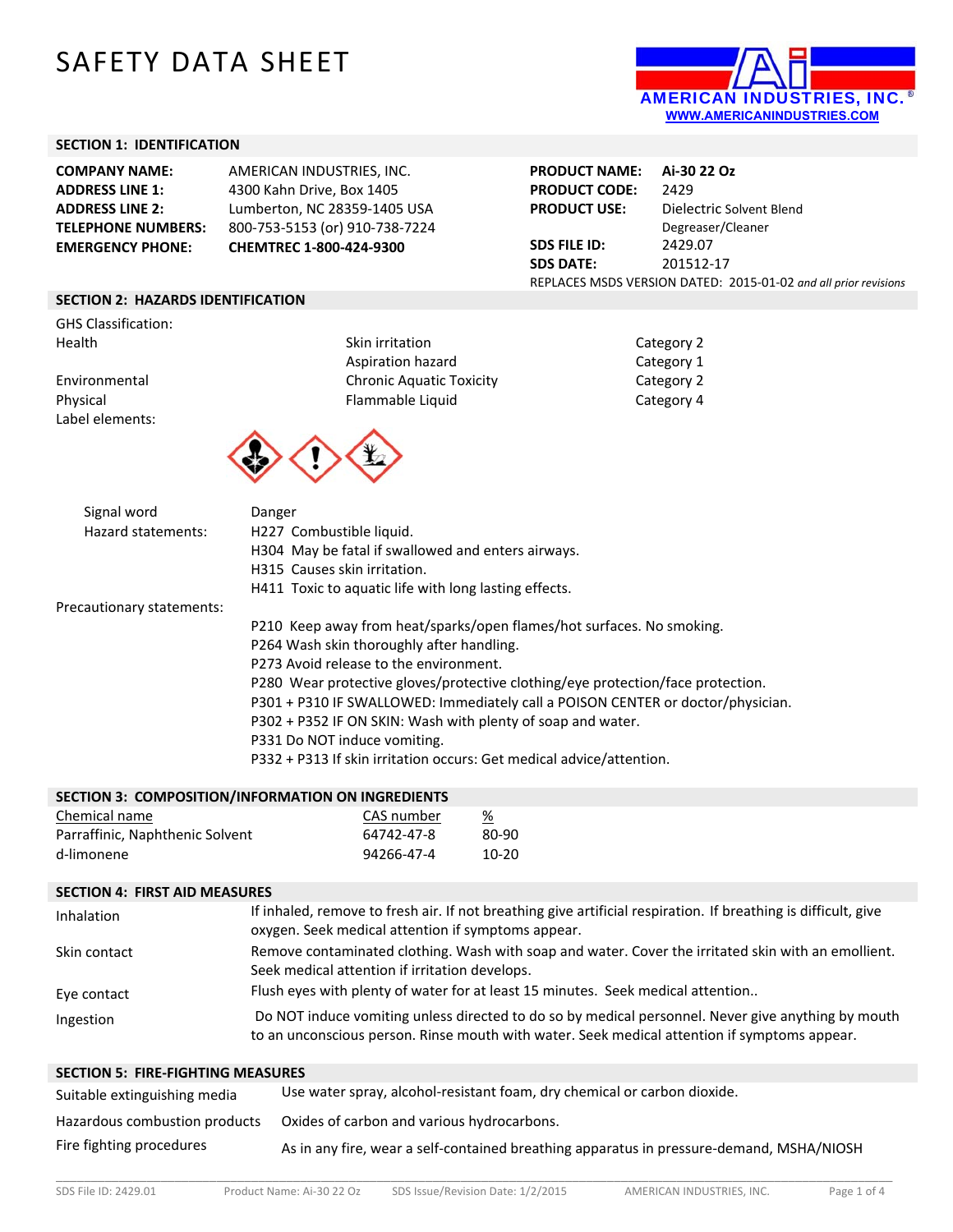(approved or equivalent), and full protective gear.

Unusual fire and explosion hazards

Containers can build up pressure if exposed to heat and/or fire. Use water spray to keep fire‐ exposed containers cool. Containers may explode in the heat of a fire. Vapors will form an explosive mixture with air. Vapors will travel to a source of ignition and flash back.

# **SECTION 6: ACCIDENTAL RELEASE MEASURES**

Provide adequate ventilation. Evacuate all non‐essential personnel from the spill area. Eliminate all ignition sources. Suitable protective clothing should be worn. Shut off or plug source of spill.

**Small spills**: Absorb on inert media and collect into suitable container.

Large Spills: Dike spill area to contain liquid. Salvage as much re-useable liquid as possible into a suitable container. Contain spillage, and then collect with an electrically protected vacuum cleaner or by wet‐brushing and place in container for disposal according to local regulations.

#### **SECTION 7: HANDLING AND STORAGE**

Handling Do not get in eyes, on skin or on clothing. Do not breathe vapors or mists. Keep container closed and tightly sealed when not in use. Avoid contact with skin and eyes. Keep away from sources of ignition ‐ No smoking. Take measures to prevent the build up of electrostatic charge. Storage This material is a static accumulator. Use non-sparking tools. Store in a cool, dry, ventilated area, away from incompatible substances. Store only in approved properly labeled containers. Containers should be grounded and bonded.

#### **SECTION 8: EXPOSURE CONTROLS/PERSONAL PROTECTION**

| Engineering                    | Use explosion-proof ventilation equipment. Provide ventilation or other engineering controls to keep the |                                                                                                                                                                                                                                                                                                           |                             |  |
|--------------------------------|----------------------------------------------------------------------------------------------------------|-----------------------------------------------------------------------------------------------------------------------------------------------------------------------------------------------------------------------------------------------------------------------------------------------------------|-----------------------------|--|
| Controls:                      |                                                                                                          | airborne concentrations of vapor or mists below the applicable workplace exposure limits indicated below. The<br>level of protection and types of controls will vary depending upon potential exposure conditions.                                                                                        |                             |  |
| <b>Exposure limits</b>         |                                                                                                          | Paraffinic, Naphthenic Solvent                                                                                                                                                                                                                                                                            | 100 ppm ACGIH; 100 ppm OSHA |  |
|                                |                                                                                                          | d-limonene                                                                                                                                                                                                                                                                                                | 50 ppm ACGIH; 50 ppm OSHA   |  |
| Personal Protective Equipment: |                                                                                                          |                                                                                                                                                                                                                                                                                                           |                             |  |
| Eye/face Protection            |                                                                                                          | Wear appropriate protective eyeglasses or chemical safety goggles as described by OSHA's<br>eye and face protection regulations in 29 CFR 1910.133.                                                                                                                                                       |                             |  |
| <b>Skin Protection</b>         |                                                                                                          | If prolonged or repeated skin contact is likely, wear appropriate protective gloves.                                                                                                                                                                                                                      |                             |  |
| Clothing                       |                                                                                                          | Selection of protective clothing depends on work conditions, potential exposure<br>conditions and may include gloves, boots, suits and other protective items                                                                                                                                             |                             |  |
| Respirators                    |                                                                                                          | Where adequate ventilation is not available an approved respirator must be worn.<br>Respirator selection, use and maintenance should be in accordance with the requirements<br>of OSHA Respiratory Protection Standard, 29 CFR 1920.134. In confined areas, use a self-<br>contained breathing apparatus. |                             |  |

|                              | <b>SECTION 9: PHYSICAL AND CHEMICAL PROPERTIES</b> |  |  |  |
|------------------------------|----------------------------------------------------|--|--|--|
| Color                        | Colorless to light yellow                          |  |  |  |
| <b>Physical State</b>        | Liquid                                             |  |  |  |
| Odor                         | Citrus Odor                                        |  |  |  |
| Flash point                  | $145^{\circ}$ F (63°C)                             |  |  |  |
| <b>Flammability limits</b>   | Upper 6                                            |  |  |  |
|                              | Lower 1                                            |  |  |  |
| Boiling point/boiling range  | 390-410°F (199-210°C)                              |  |  |  |
| Melting point/freezing point | No available data                                  |  |  |  |
| Auto-ignition temperature    | No available data                                  |  |  |  |
| Vapor pressure               | $0.5$ mm Hg                                        |  |  |  |
| Vapor density (Air-1)        | 2.5                                                |  |  |  |
| Specific gravity             | 0.81                                               |  |  |  |
| Water solubility             | Negligible                                         |  |  |  |
| Volatile%                    | >95                                                |  |  |  |
| рH                           | Not applicable                                     |  |  |  |
| Evaporation rate (BuAc=1)    | 0.2                                                |  |  |  |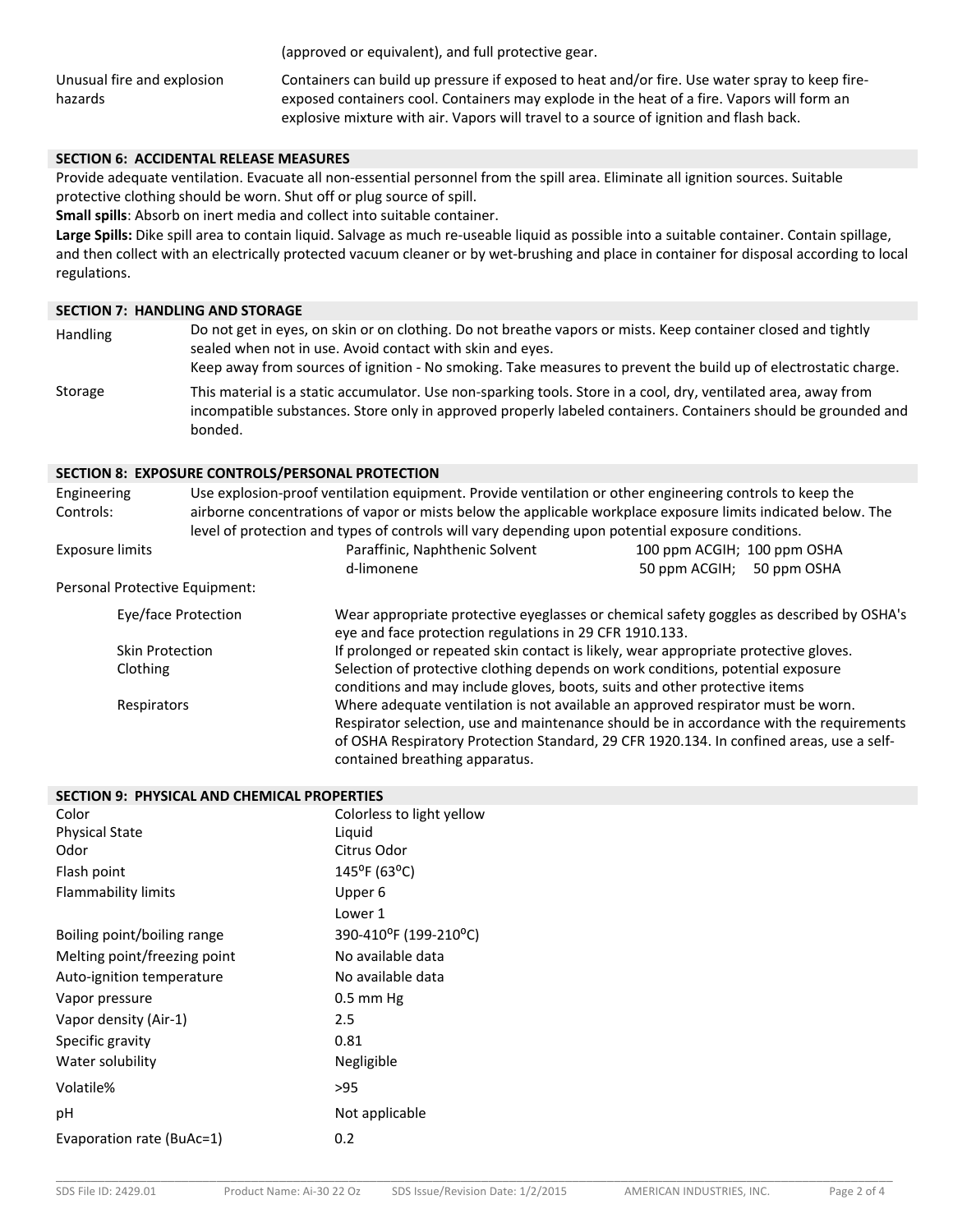# **SECTION 10: STABILITY AND REACTIVITY**

| Chemical stability       | Stable under normal use and temperature conditions.                                                                                                        |  |
|--------------------------|------------------------------------------------------------------------------------------------------------------------------------------------------------|--|
| Conditions to avoid      | Keep away from heat, flame and other potential ignition sources. Temperatures in excess<br>of 120 <sup>o</sup> F (49 <sup>o</sup> C) for prolonged periods |  |
| Incompatible materials   | Strong oxidizing agents.                                                                                                                                   |  |
| Hazardous polymerization | Will not occur                                                                                                                                             |  |

### **SECTION 11: TOXICOLOGICAL INFORMATION**

Signs and symptoms of overexposure:

| <b>Skin</b>               | Contact can cause redness and irritation. Severity depends on the amount and duration of exposure.                                                                                   |
|---------------------------|--------------------------------------------------------------------------------------------------------------------------------------------------------------------------------------|
| Eyes                      | Vapors are irritating to the eyes. Liquid contact will cause stinging and tearing.                                                                                                   |
| Inhalation                | Excessive inhalation of high concentrations may be harmful. Mist or vapor can irritate the throat and<br>lungs. Breathing this material may cause central nervous system depression. |
| Ingestion                 | If swallowed this material may irritate the mucous membranes of the mouth throat and esophagus.<br>Aspiration of this material into the lungs may result in damage or death.         |
| Acute oral toxicity       | Paraffinic, Naphthenic Solvent: LD50 rat: 2,835 mg/kg<br>d-limonene: LD50 rat: 4,400 mg/kg                                                                                           |
| Acute inhalation toxicity | Paraffinic, Naphthenic Solvent: LC50 rat: No available data<br>d-limonene: No available data                                                                                         |
| Acute dermal toxicity     | Paraffinic, Naphthenic Solvent: LD50 rabbit: No available data<br>d-limonene: LD50 rabbit: $>$ 5,000 mg/kg                                                                           |

#### **SECTION 12: ECOLOGICAL INFORMATION**

| Aquatic toxicity           | No data available |
|----------------------------|-------------------|
| Bio-accumulative potential | No data available |
| Mobility                   | No data available |

## **SECTION 13: DISPOSAL CONSIDERATIONS**

Any unused product or empty containers may be disposed of as non-hazardous in accordance with state and federal requirements. Reevaluation of the product may be required by the user at the time of disposal, since the product uses, transformations, mixtures, contamination, and spillage may change the classification. If the resulting material is determined to be hazardous, please dispose in accordance with state and federal (40 CFR 262) hazardous waste regulations.

| <b>SECTION 14: TRANSPORT INFORMATION</b>                               |                                                                               |
|------------------------------------------------------------------------|-------------------------------------------------------------------------------|
| DOT INFORMATION FOR QUANTITIES GREATER<br>THAN 5 LITERS PER CONTAINER: | NA1993, Combustible Liquid, n.o.s., PGIII (Petroleum Distillates, D-Limonene) |
|                                                                        |                                                                               |
| DOT INFORMATION FOR QUANTITIES LESS                                    | Combustible Liquid, n.o.s., Limited Quantity                                  |
| THAN 5 LITERS PER JUG                                                  |                                                                               |
| <b>SECTION 15: REGULATORY INFORMATION</b>                              |                                                                               |

#### **US Federal Regulations**

Comprehensive Environmental Response and Liability Act (CERCLA)

| No chemicals in this material are subject to the reporting requirements of SARA Title III, Section 302.<br>The reportable quantity (RQ) for this material is 1000 pounds. If appropriate, immediately report to the<br>National Response Center (800/424-8802) as required by U.S.Federal Law. Also contact appropriate<br>state and local regulatory agencies<br>All components of this product are listed on the TSCA inventory list. |
|-----------------------------------------------------------------------------------------------------------------------------------------------------------------------------------------------------------------------------------------------------------------------------------------------------------------------------------------------------------------------------------------------------------------------------------------|
| Fire Hazard, Acute Health Hazard                                                                                                                                                                                                                                                                                                                                                                                                        |
| This material does not contain any chemical components with known CAS numbers that exceed the<br>threshold (De Minimis) reporting levels established by SARA Title III, Section 313.                                                                                                                                                                                                                                                    |
| This product contains no chemicals that are listed under the CWA.                                                                                                                                                                                                                                                                                                                                                                       |
| This product contains no chemicals that are listed under the CAA.                                                                                                                                                                                                                                                                                                                                                                       |
| This product contains no chemicals known by the State of California to cause cancer, birth defects or<br>other reproductive harm.                                                                                                                                                                                                                                                                                                       |
|                                                                                                                                                                                                                                                                                                                                                                                                                                         |